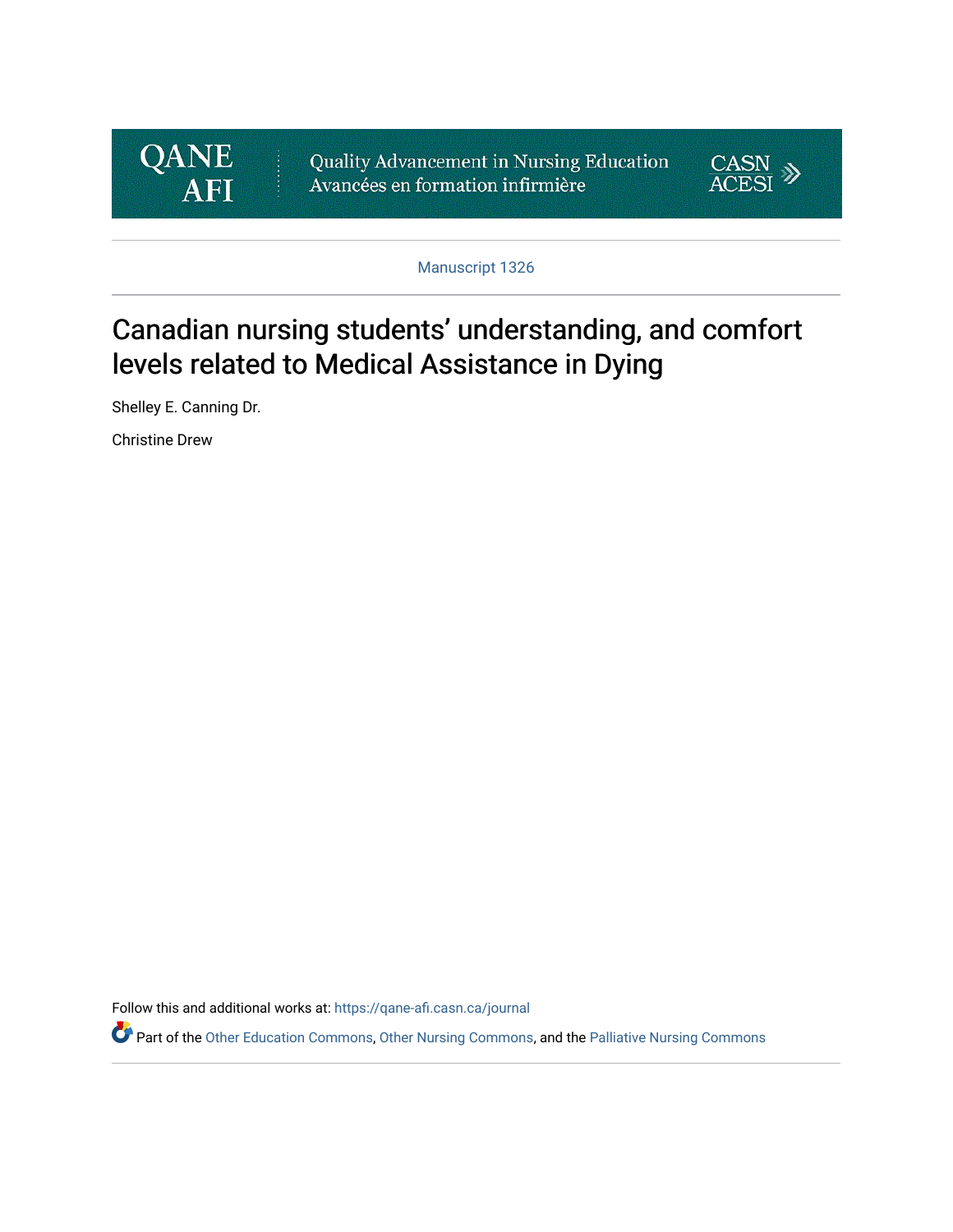The passage of Bill C-14 in 2016 marked a significant change in end-of-life (EOL) care in Canada (Parliament of Canada, 2016). This legislation was a response to the unanimous 2015 Supreme Court ruling in *Carter v. Canada (AG)*, which sought to balance competing values related to the patient's needs for autonomy and dignity against the need to protect vulnerable individuals and the sanctity of life (Chochinov & Frazee, 2016). The resultant legislation has allowed for the provision of medical assistance in dying (MAiD). Similar to legislation supporting assisted dying or euthanasia in some European countries, such as the Netherlands and Belgium, MAiD describes a new EOL care option for Canadians meeting specific criteria that include an evaluation of their capacity for decision-making and experience of grievous, irremediable medical conditions (Chochinov & Frazee, 2016). Canada's legislation is recognized as the first to permit both physicians and nurse practitioners to act as MAiD assessors and providers (Pesut et al., 2019). With the implementation of Bill C-14, Canadians faced with incurable illness, disease, or disability have had more options for EOL. In turn, health care providers, particularly nurses and physicians, have been faced with complex practice and ethical challenges as they integrate new guidelines, standards of practice, and understandings into their roles supporting EOL (Beuthin et al., 2018; Knoshnood et al., 2018).

The Canadian legislation designates nurse practitioners and physicians as the assessors and providers of MAiD. However, nursing's rich tradition in providing EOL and palliative care has also positioned regulated nurses across Canada in central roles caring for patients receiving MAiD and their families (Banner et al., 2019). Thus, since the introduction of the MAiD legislation, Canadian nurses have been highly engaged in supporting individuals and their families in learning more about MAiD or choosing to use MAiD to end their lives (Pesut et al., 2019). Currently, nurses assume a wide range of critical roles related to MAiD that include but are not limited to providing information and support to patients and families throughout the MAiD process, coordinating the MAiD process, initiating IV access, and providing after-death care and grief support (Fujioka et al., 2018; Pesut et al., 2019). However, in assuming these central roles, Canadian nurses face significant challenges reflecting the complexity of ethical, legal, regulatory, clinical, and individual issues that define MAiD (Beuthin et al., 2018).

Supporting MAiD practices requires nurses to develop new understandings of EOL care, moving from traditional palliative approaches that focus on support and symptom management to participating in practices that hasten and directly result in death (Beuthin et al., 2018; Pesut, Thorne, Schiller, et al., 2020). The tension between palliation and MAiD has been particularly difficult for palliative care nurses for whom participation in acts that cause death has been associated with moral and ethical distress (Freeman et al., 2020). Strong religious views have also been associated with nurses' experiences of moral and ethical distress related to MAiD (Elmore et al., 2018; Freeman et al., 2020). This is consistent with findings from European countries with longer histories of euthanasia, where nurses with strong religious views have been found to be less supportive of MAiD-related EOL practices (Francke et al., 2016; Inghelbrecht et al., 2009). The tension that some nurses may experience with respect to their religious faith has been recognized through regulatory guidelines that allow for conscientious objection.

While Canadian nursing practice related to MAiD is guided by federal legislation, each provincial and territorial regulatory nursing body creates unique regulatory documents (Banner et al., 2019). In a recent review of these regulatory nursing documents, Pesut and colleagues (2019) identified important differences across provinces and territories that highlight challenging practice issues. Their review points to similarities, overlaps, and differences in terms of how nurses' roles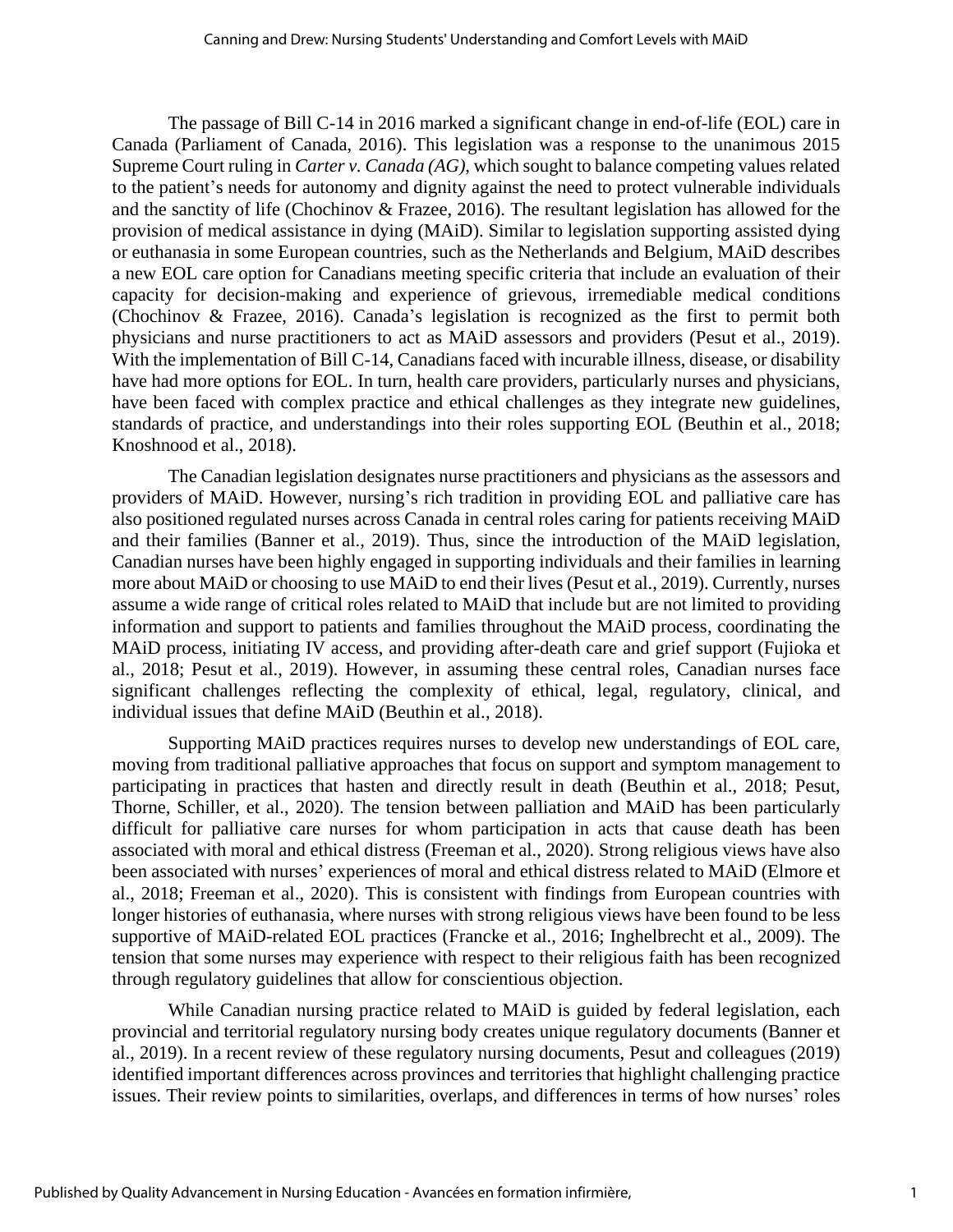and responsibilities related to MAiD are described across Canada. For example, some provincial documents emphasize the role of the nurse as *aiding* the nurse practitioner or physician while other documents emphasize the nurse's unique, relational role (Pesut et al., 2019). Language around conscientious objection also highlights subtle but significant differences, with some regulatory guidelines indicating that nurses can *choos*e to participate while other guidelines state nurses *must* participate unless they conscientiously object (Pesut et al., 2019). Thus, nursing practice across Canada reflects differences in understandings and experiences.

A recent scoping study found that nurses participating in MAiD face multiple challenges related to a lack of clear policies and guidelines, role ambiguity, lack of interprofessional collaboration, and conscientious objection (Fujioka et al., 2018). In addressing these challenges, nurses pointed to the need for specialty MAiD training (Fujioka et al., 2018). The small but growing scholarship related to MAiD highlights the need for ongoing education regarding nursing roles and responsibilities in relation to the regulatory environment (Beuthin et al., 2018; Pesut et al., 2019). There is also a call for more education to support moral and ethical decision-making (Freeman et al., 2020; Schiller et al., 2019). In a recent review of regulatory documents, Pesut and colleagues (2019) called attention to and specified the range of responsibilities related to MAiD that might fall to regulated nurses, such as knowledge of current standards, policies, and legislation; strong therapeutic skills to support communication and assess spiritual and cultural needs; self-reflection related to moral and ethical implications; and support for collaboration and coordination of care. Thus, the literature highlights the need for Canadian nurses to receive continuing education to support MAiD nursing practice. As Beuthin and colleagues (2018) observed, there is a need for MAiD education to catch up to practice.

We concur and further argue that undergraduate nursing education programs are well positioned to lay the foundation for nursing MAiD practice. However, this will require undergraduate curricula to evolve to better prepare nursing students for MAiD both during their clinical practicum experiences and in their future nursing careers. Currently, there is limited scholarship related to undergraduate MAiD education and clinical experiences (McMechan et al., 2019). Our study sought to address that gap by examining MAiD related curriculum and clinical experiences in a Canadian bachelor of science (BSN) nursing program. Specifically, the purpose of our study was to explore the understanding and comfort levels of undergraduate BSN nursing students related to MAiD through addressing the following research questions.

- 1. What are the current levels of knowledge and comfort among nursing students regarding MAiD before they receive related classroom theory and complete related clinical placements?
- 2. How do students' knowledge and comfort levels change after they receive related classroom theory and complete related clinical placements?

## **Methods and Procedures**

This applied qualitative study drew on an interpretive description approach (Thorne, 2016). This approach supports the development of knowledge with a pragmatic real-world application such that our findings might support curriculum development in nursing programs designed to meet practice demands.

Our study involved a pre- and post-intervention design in which nursing student participants were surveyed both before and after completing the first semester in the third year of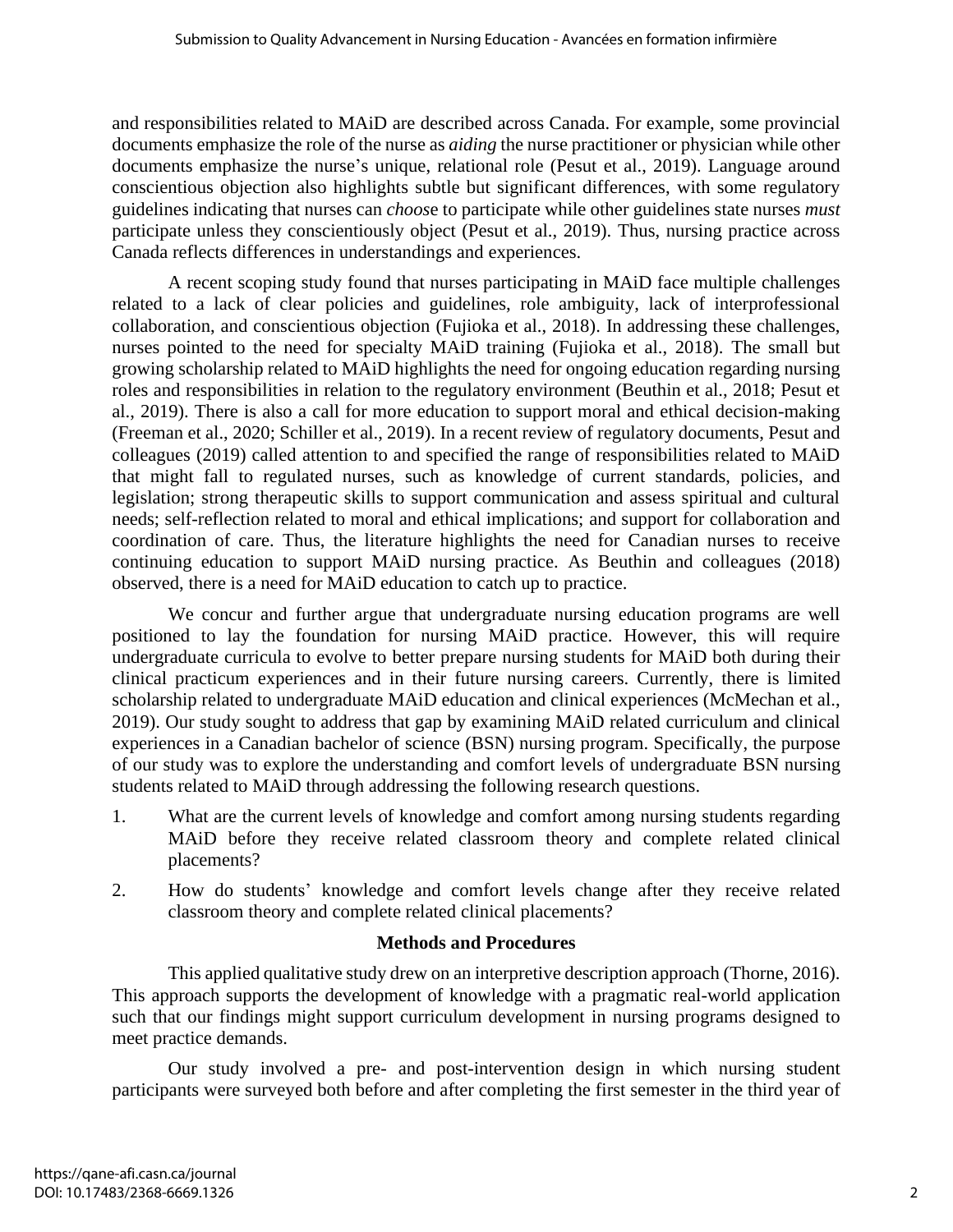their BSN nursing program. Additionally, participating students had the opportunity to volunteer for an individual interview following completion of the post survey. Thus, the data set included a pre-semester survey, a post-semester survey, and individual interviews.

The study was conducted at a Canadian university with a basic four-year BSN program that also includes a bridging opportunity for licensed practical nurses (LPNs). The LPN students join the basic BSN students in the second year of the BSN program to complete their BSN degrees in a total of three years; both basic and LPN students are enrolled in the same courses and clinical placements. Students were recruited as they entered the third year of the program. At that point, basic students have completed two years and LPNs have completed one year of the BSN program. During this semester, students complete a nursing theory course with a focus on acute medicine that includes EOL content. Students also complete a 12-week clinical practicum experience on an acute medical unit where their patient assignments include oncology patients and patients receiving palliative care. Thus, this is the point in the program at which students are introduced to theory related to EOL care and may have clinical experiences with patients requesting information about MAiD or to receive MAiD.

## **Participants**

Purposive sampling was used to recruit participants. All basic BSN students entering their third year, along with the LPN students who had joined their cohort at the beginning of the second year, received an invitation to participate in the study at the beginning of the semester. In a cohort of 48 nursing students, 40 students volunteered to complete the pre-intervention survey (37 basic and 3 LPN students), and 32 of these 40 student participants (29 basic and 3 LPN students) also completed the post-intervention survey.

# **Data Gathering**

Both the pre-semester and post-semester surveys consisted of six short-answer questions. The survey instructions encouraged participants to use examples or share stories as they saw fit in answering the questions; thus, the resultant data were in the form of narrative descriptions. The pre-semester survey questions were designed to explore participant knowledge and experiences related to EOL and MAiD; students completed the survey in the first week of the semester before receiving EOL course theory or beginning clinical experiences. For example, questions included "1. Explain what you know about the policy of medical assistance in dying (MAiD)? 2. Have you learned about MAiD prior to this semester? Where has your knowledge come from, for example, in-class discussions, media, clinical?" In contrast, the questions in the post-semester survey focused on what the students had learned and experienced related to EOL care and MAiD after receiving related class theory and participating in related clinical experiences. Sample postsemester survey questions included "1. Has your knowledge and/or comfort level changed during this semester? 2. What challenges did you observe either in clinical practice or during class discussions about MAiD policies?"

Finally, 6 of the 32 student participants (4 basic and 2 LPN students) completing the postsemester survey also volunteered to participate in individual semi-structured interviews. Audiorecorded interviews lasted about 30 minutes and provided opportunities for the students to elaborate on their survey responses.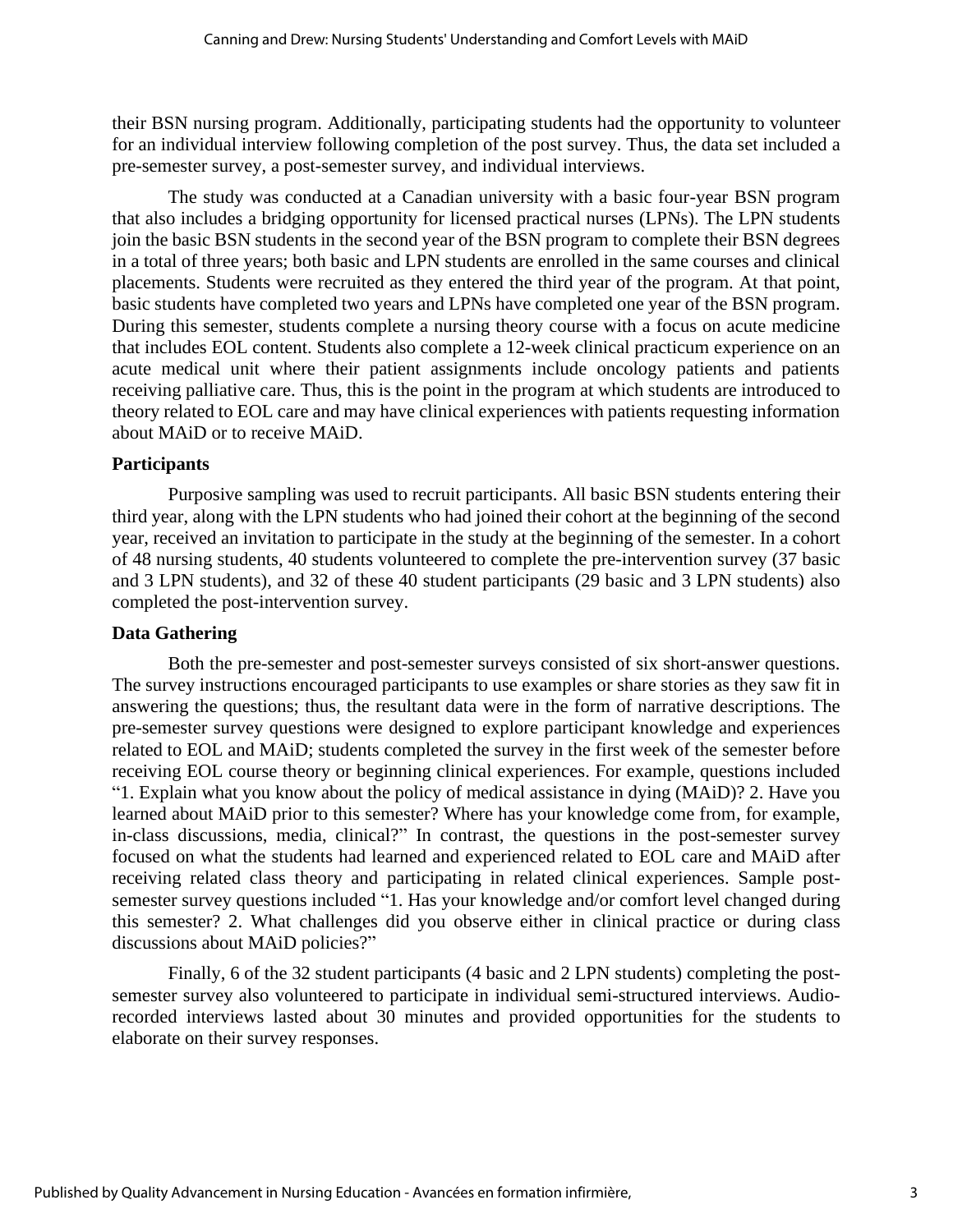### **Analysis**

Survey data were organized into pre-semester and post-semester survey data sets. Interviews were audio-recorded and transcribed verbatim. Initial analysis considered each of the three data sets (i.e., pre-semester survey data, post-semester survey data, and interview data) separately. Data analysis was undertaken using an inductive approach in which data were organized into codes with descriptive labels as commonalities and patterns began to emerge (Ellingson, 2011). Codes identified words or phrases understood as capturing something that stood out as salient (Saldaña, 2016). Finally, the entire corpus of data was considered as sub-themes and themes emerged, creating a narrative understanding of the data in response to the research questions posed in the study.

# **Ethical Approval**

This study received full approval from the Human Research Ethics Board at the University of the Fraser Valley, protocol #1103N-18.

#### **Results**

The pre-semester and post-semester survey questions asked student participants to describe their knowledge and comfort levels regarding patients asking questions related to MAiD and patients choosing MAiD before and after students completed MAiD-related coursework and clinical experiences. Forty students completed the pre-semester survey before completing EOL course theory and clinical experiences, with  $10\%$  ( $n = 4$ ) of student participants describing low comfort levels and a lack of confidence in anticipation of caring for patients choosing MAiD, 35%  $(n = 14)$  feeling unsure, and 55%  $(n = 22)$  feeling comfortable (see Table 1). There was a decrease in the total number of students completing the post-semester survey to 32. This decrease in the number of students volunteering to participate in the study may have been related to the additional stress students often experience at end of term. Sixty percent  $(n = 19)$  of the post-semester participants described feeling comfortable by the end of the semester. Additionally, the number of students feeling unsure with respect to MAiD decreased from 35% (14/40) to 15% (5/32) by the end of semester. However, the post-semester survey results showed that while the number of students describing themselves as feeling unsure had decreased, there was a greater increase in the number of students describing a low level of comfort than in those feeling increased comfort at the end of the semester. In contrast, the survey results with respect to participant knowledge levels regarding MAiD showed a strong increase after completing the semester coursework and clinical experiences (see Table 2). The pre-semester survey results showed 90% (36/40) of participants felt they had a lack of knowledge, while 88% (28/32) of post-semester participants described feeling knowledgeable regarding MAiD.

## **Table 1**

*Comfort Levels Regarding MAiD*

| Comfort level regarding MAiD    | Comfortable    | Uncomfortable | Unsure         |
|---------------------------------|----------------|---------------|----------------|
| Pre-semester survey $(n = 40)$  | 55% $(n = 22)$ | 10\% $(n=4)$  | 35% $(n = 14)$ |
| Post-semester survey $(n = 32)$ | 60% $(n = 19)$ | 25\% $(n=8)$  | 15% $(n=5)$    |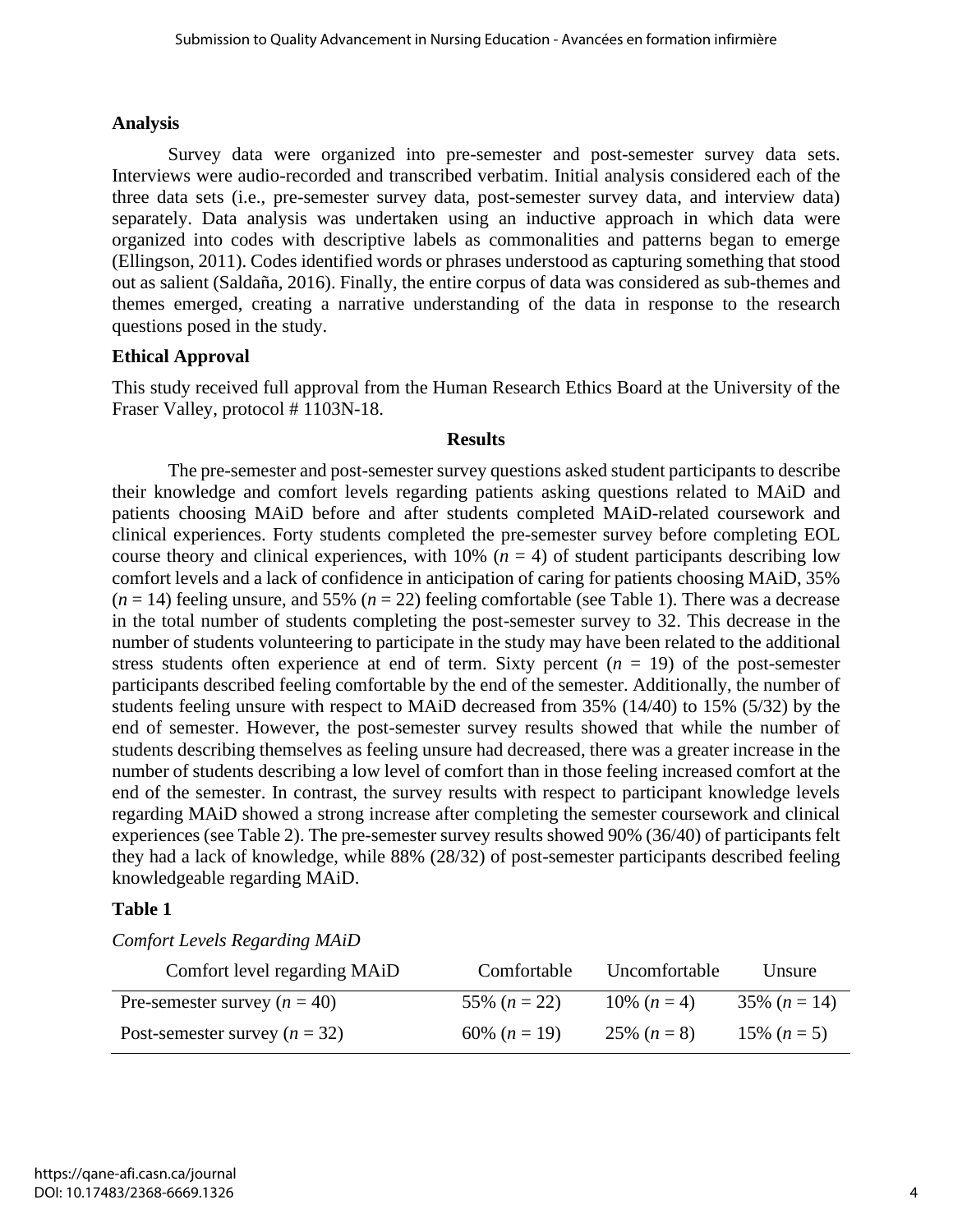# **Table 2**

### *Knowledge Levels Regarding MAiD*

| Knowledge level regarding MAiD  | High          | Low            |
|---------------------------------|---------------|----------------|
| Pre-semester survey $(n = 40)$  | 10\% $(n=4)$  | 90% $(n = 36)$ |
| Post-semester survey $(n = 32)$ | 88\% $(n=28)$ | 12\% $(n=4)$   |

Three broad themes emerged from analysis of the survey and interview data: prior experiences and lack of experiences; personal beliefs and role challenges; and the need for knowledge.

#### **Prior Experiences and Lack of Experiences**

Previous experiences involving EOL care varied significantly among participants. Throughout the semester, all students received theory during classroom instruction related to EOL, including MAiD. Additional opportunities during their clinical placements varied based on the particular nursing unit and makeup of admitted patients during the students' shifts. Further, the LPN students identified previous opportunities to work with patients at EOL, as did some basic students with experiences volunteering in hospice settings; some of the experiences involved MAiD.

Our findings point to a link between student perceived comfort levels regarding MAiD and first-hand experience. Students associated low comfort levels related to MAiD with a lack of related experiences. As one student described in their pre-semester survey, "My comfort level is not very high because I really haven't experienced a [MAiD-related] situation or gone through it." Similarly, in the post-semester surveys, the relationship between first-hand clinical experiences related to MAiD and comfort levels was identified as important: "I am unsure about my comfort level as I feel I would need to have personal experience with it to determine that." Another participant noted in their post-semester survey that "my comfort level is still low, because never experiencing it or going through any real-life scenarios I am intimidated about the prospect of dealing with these types of requests."

First-hand experiences with patients receiving EOL care were described as important in preparing for MAiD-related experiences. This was highlighted in the data gathered from student participants educated as LPNs; these participants had significantly more clinical experience than the other students in their cohort. The LPN students described how their previous work experiences with patients receiving EOL care had prepared them for the eventuality of caring for a patient choosing MAiD. As one of the LPN participants noted, "seeing people suffer" had reinforced their support for and level of comfort in caring for MAiD patients.

Student comfort levels were also influenced by their *indirect* experiences related to MAiD. They described situations in which they observed and understood nurses and physicians demonstrating uncertainty and discomfort while caring for MAiD patients. One student identified how the nurses on their unit "did not seem as confident talking to a patient who was thinking about MAiD." Another student described how "the nurses on the unit as well as doctors avoid and hesitantly discuss [MAiD] with the patients." One student pointed to a lack of knowledge among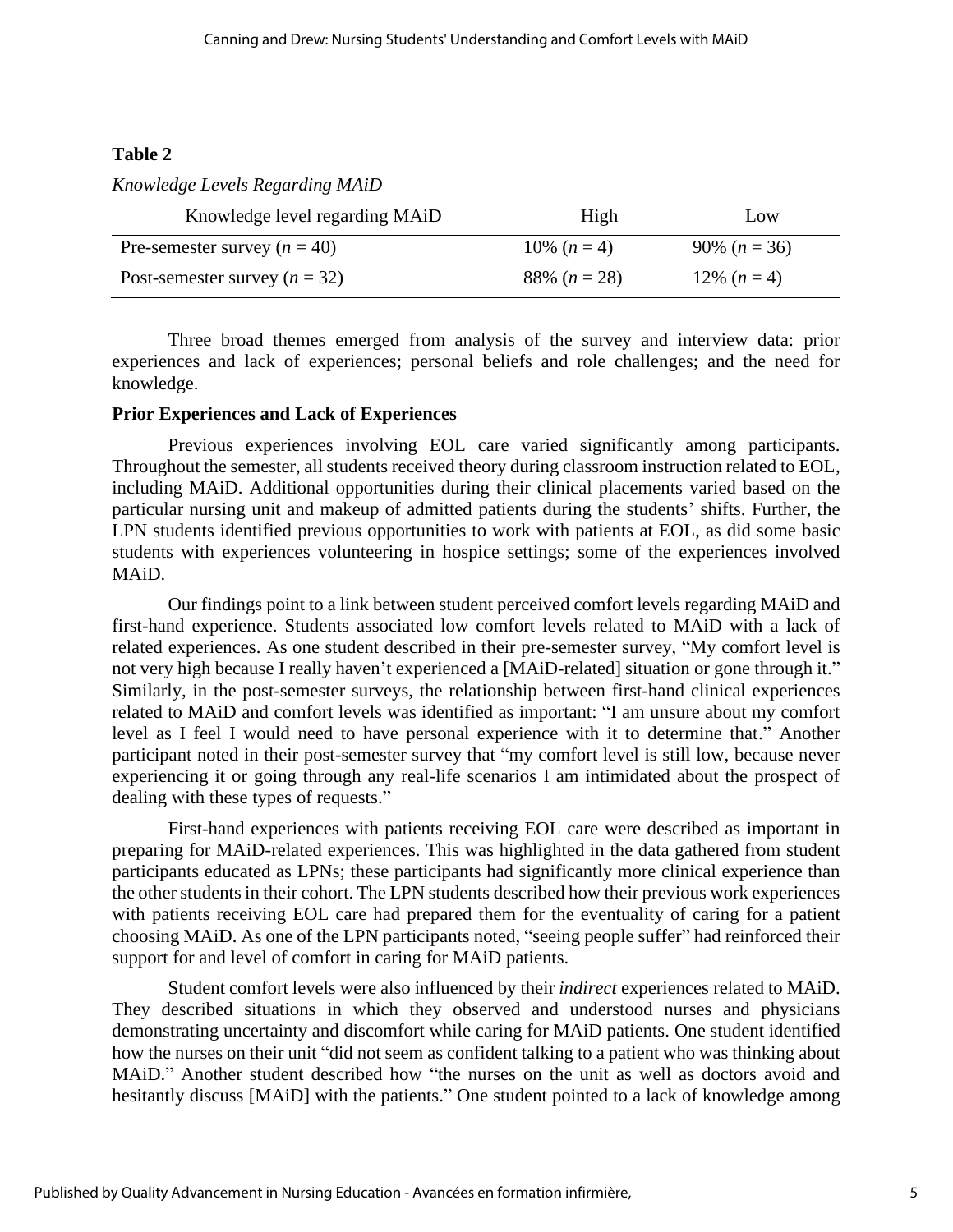the nursing staff limiting discussion related to MAiD: "It makes [nurses] uncomfortable to discuss, even just with students." These perceptions of uncertainty and discomfort on the part of the unit staff added to the students' feelings of uncertainty and discomfort as they contemplated caring for MAiD patients in the future.

# **Personal Beliefs and Role Challenges**

Pre-semester survey data pointed to students having limited knowledge and experiences to draw on as they contemplated their level of comfort regarding MAiD patients. In the absence of previous experiences, students identified how their religious beliefs were foundational in determining how comfortable they would be participating in MAiD care. Specifically, students cited religious beliefs as a source of conflict because they would be forced to choose between the sanctity of life and respect for patient choice and autonomy:

I would be extremely uncomfortable and would want no part of it at all. As a Catholic this goes against what I believe in. I understand that as a nurse I need to respect my patients' autonomy and their wishes. However, I would want no part of it.

For another student there was no conflict; they stated simply, "I would not feel comfortable as I think this is equivalent to killing someone."

Other students drew attention to the ethical issues related to MAiD, highlighting the conflict between their understanding of the nurse's role in terms of healing versus hastening dying. For example, one student stated:

I do not feel I should be involved in helping someone die. I am in nursing because I want to support and advocate for people and because I want to help with healing. MAiD feels like harm to me, and I feel it is an ethical violation.

Other students expressed positive feelings regarding palliative care in contrast with negative feelings regarding MAiD. For example, one student pointed to good palliative symptom management as an alternative to MAiD to relieve patient suffering: "I would not be comfortable. I believe there are other ways to manage pain and there is too much grey area." Additionally, several students were concerned that MAiD was being pushed onto palliative patients: "While volunteering in Hospice there was a lot of talk about MAiD. Most clients were opposed to it for various reasons, and many felt uncomfortable that the idea might be pushed on them." Another student warned that "people may be scared to go to the Hospice that don't want MAiD."

While some students identified ethical and religious conflicts, other students highlighted the need for advocacy in supporting the individual autonomy and agency of patients choosing MAID. For these students, supporting patient choice was seen as their primary professional nursing responsibility, despite personal conflicts. As one student observed, there may be "conflicting values and beliefs between nurses and patients. It is ok to recognize these feelings but at the end of the day it is patient choice and what they choose to do. We have to fully support them." Another student agreed, recognizing that conflicts may also involve family and other care team members as well: "I understand that there are many ethical considerations to be addressed with MAiD and therefore this may also cause tension among the team and family."

The importance of experiential learning through clinical experiences was often associated with increased comfort levels with MAiD. The clinical experience involved 12 weeks on an acute medical unit that included oncology patients and a 10-bed palliative care unit. This provided students with an opportunity to engage with patients facing EOL and observe the nurse's role in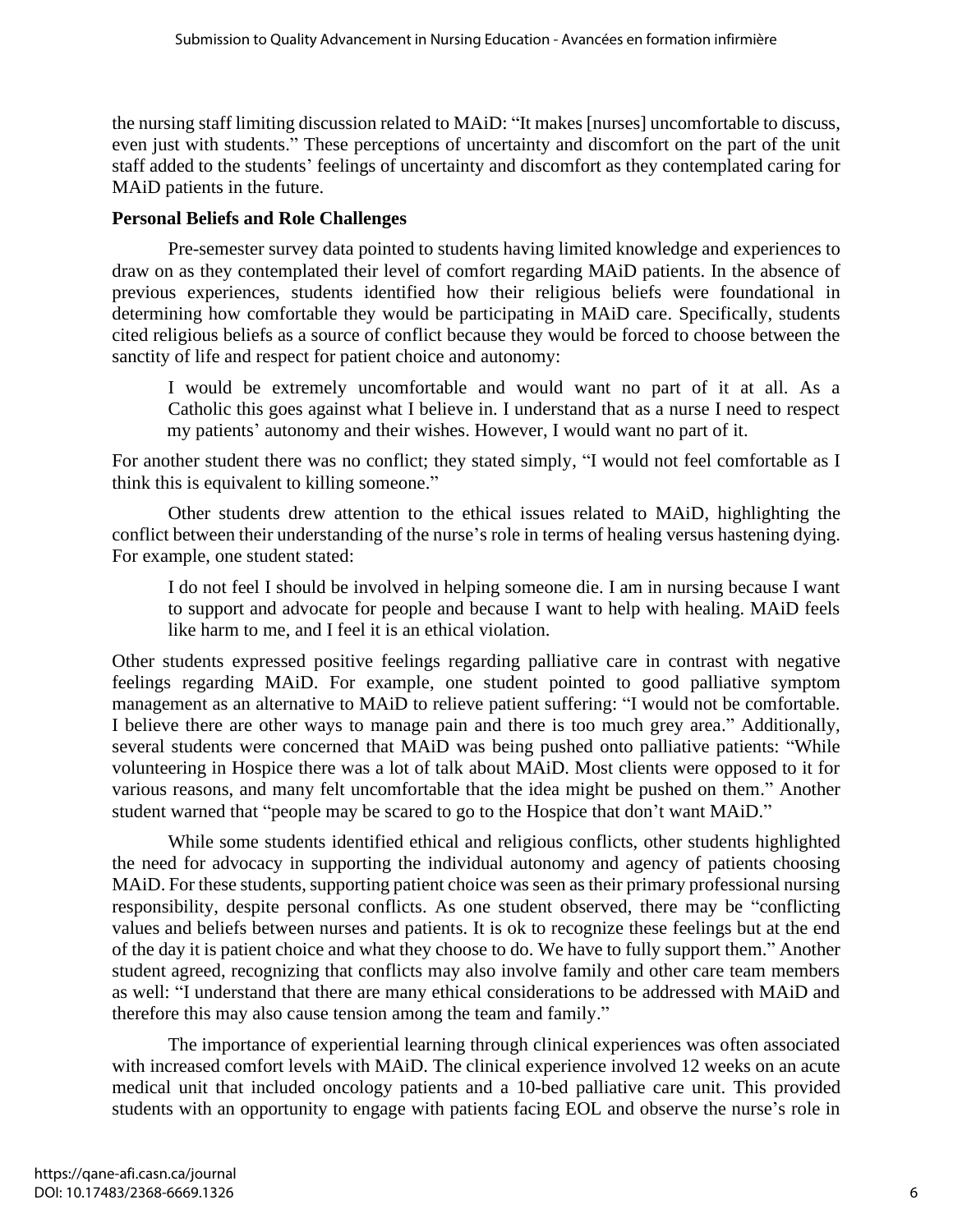meeting their care needs. After completing their 12-week clinical experience, one student said, "I am more open to death. It is no longer scary. I understand everyone handles grief differently. Comfort is of utmost importance, [and] good symptom management." Another student spoke of their experiences with palliative patients, noting, "After my palliative observation experience, I have a much better understanding of the importance of MAiD to a patient's autonomy. I understand the criteria and related assessments much better now." Students also became more aware of the challenges nurses face related to EOL and MAiD care: "A patient was suffering and wanted MAiD but by the time he was finally assessed he was no longer able to meet the criteria due to cognitive decline. He suffered on the unit for many weeks." Students described a new awareness of the complexity and challenges of the nurse's role in providing EOL care including MAiD.

## **The Need for Knowledge**

In the pre-semester survey data, gathered before completing EOL course theory and clinical experiences, 90% of student participants reported having low levels of knowledge related to MAiD. In contrast, 88% of students reported a high knowledge level regarding MAiD in the postsemester survey data. Students described important learning opportunities in both their theory courses and clinical experiences:

Yes, my knowledge about MAiD has increased. Specifically, we had readings and notes on it from one of our classes. We had a palliative panel who talked about MAiD and my clinical group discussed it in post conference one day.

Again, clinical experiences were highlighted as providing important learning opportunities. For example, one student described how "my observation experience [on the palliative unit] helped me learn more about MAiD. I had one patient who expressed interest in MAiD and the nurse went over the policy with me." The importance of experiential learning opportunities was emphasized as another student observed, "It's hard to discuss or envision policy in which you have no concrete actual experience."

The need for more and better education regarding MAiD policies and processes was expressed often by participants. For example, students whose ethical and religious beliefs conflicted with the nurse's role in MAiD identified the importance of understanding the legalities, regulatory requirements, and guidance surrounding MAiD, including the process of conscientious objection. Having more guidance and support for navigating difficult EOL conversations with patients was also highlighted by student participants. As one student observed, "I did not know how to proceed from there. I did not know if this patient actually wanted to die and have MAiD or if they just wanted to go to palliative care." Another student stated, "I wish there was more clarification on how to bring this up or discuss this with the patient regarding legalities." Other students were unsure about whether they could engage in these conversations at all: "We have had conflicting information about whether or not we can discuss MAiD when a patient brings it up."

There was a strong sense among students that MAiD education needs to be included in a meaningful way in undergraduate nursing curricula. In the pre-semester survey data, students highlighted that more knowledge regarding MAiD would increase their comfort levels. As one student noted, "After receiving adequate information and knowledge re MAiD I believe I would feel comfortable." The benefits of receiving course theory and having clinical experiences were reflected in the post-semester survey data, highlighting that students had a better understanding of why patients and families might choose MAiD: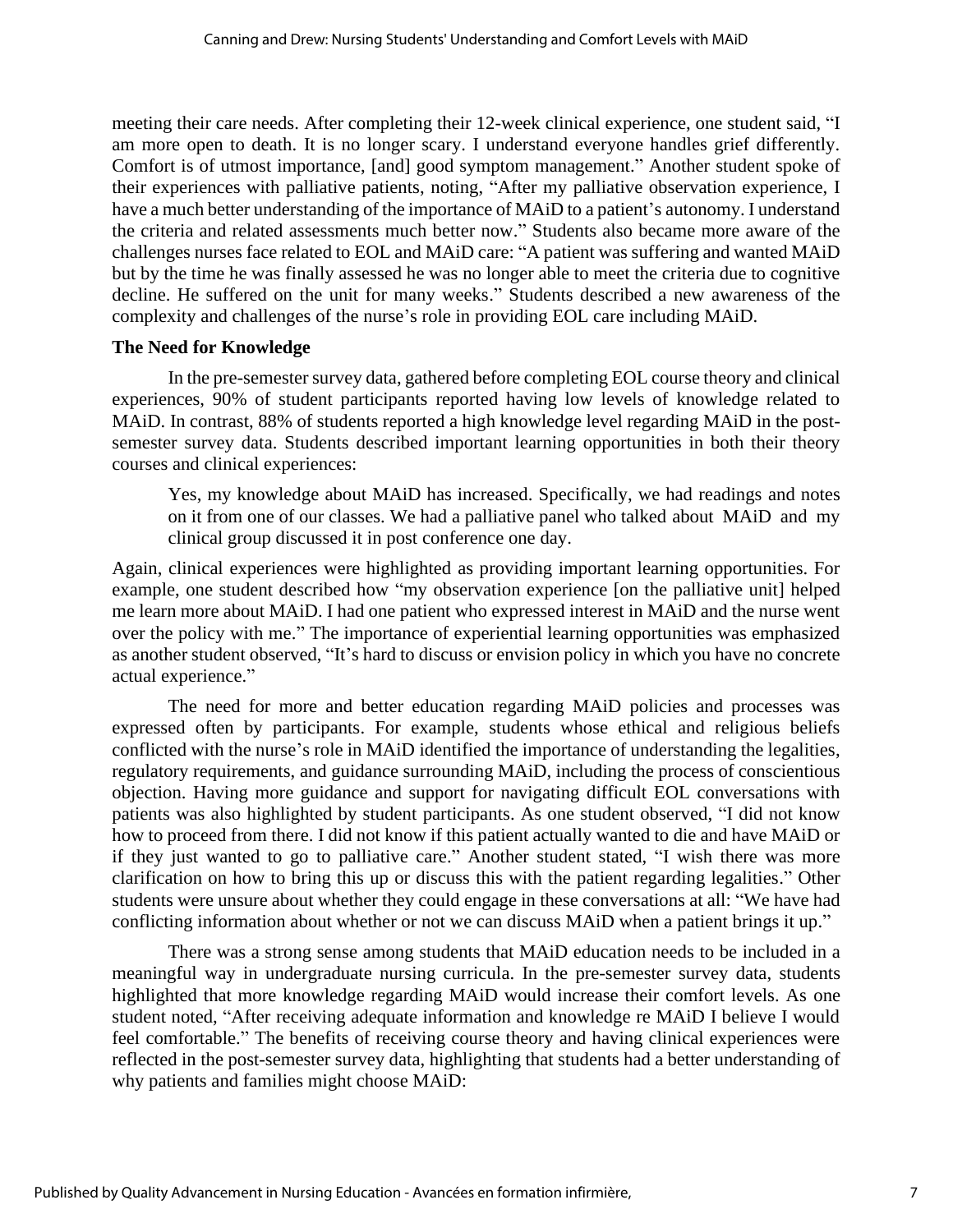I feel as though I have a different appreciation for why someone would choose MAiD as an option at EOL. I have learned so much more about focusing on what is important to patients and their families and how the option of MAiD may be within the option continuum.

Students clearly identified the need for more education and better education with respect to MAiD, with one student arguing that there is a "need for basic understanding at the undergrad level. Palliative specialty should receive further training [and] postgrad advanced practice should again receive further education."

#### **Discussion**

Our study explored the knowledge and comfort levels of undergraduate nursing students enrolled in a BSN program in a Canadian university. Students' knowledge and comfort levels related to MAiD were assessed both before and following completion of a theory course and a 12 week clinical practicum experience focusing on EOL and MAiD. Our findings highlight the central roles that personal experiences, personal belief systems, and a knowledge base regarding the MAiD process played in underpinning the nursing students' knowledge and comfort levels.

We found that both personal experiences and lack of first-hand experiences were highly impactful in determining the comfort levels and attitudes held by nursing students regarding MAiD. Their prior experiences created a lens that they employed as they were introduced to both the theoretical and clinical education components of the EOL and MAiD nursing program curriculum. These learning opportunities also played critical roles in positioning their attitudes and understandings; this was especially true for those students with only minimal or no previous experiences to draw on regarding MAiD. Students also described their clinical experiences as highly impactful in influencing the ways that they understood MAiD. These included experiences in which students were either engaged directly with patients and clinicians or were engaged in more observational or indirect experiences. Thus, the attitudes of and care provided by the practising nurses and physicians observed by the nursing students were significant factors underpinning their understandings. Our findings highlight how indirect, observational learning opportunities affected the students' perceptions regarding MAiD during their clinical placements.

This understanding aligns with the literature, which highlights the significant conflicts and challenges nurses experience in relation to MAiD. Specifically, nurses have been found to experience uncertainty regarding policies and procedures (Banner et al., 2019; Pesut et al., 2019), tension between the philosophical positions and goals underpinning palliative and MAiD practices (Freeman et al., 2020; Pesut, Thorne, Schiller, et al., 2020), and experiences of moral distress associated with conflicting religious beliefs (Elmore et al., 2018; Pesut, Thorne, Storch, et al., 2020). Our findings support this literature and point to the impact of this uncertain and complex clinical landscape on nursing students' understanding of and attitudes to MAiD.

Student observations of practising nurses and other clinicians create important learning opportunities during clinical practicums, with the actions and attitudes role-modelled by the unit clinicians and nursing instructors laying the foundation for unit culture and accepted practices (Brown et al., 2020). In recognizing the importance of the clinical setting in teaching EOL and MAiD content in undergraduate nursing curricula, our findings also point to the necessity for clinical instructors to demonstrate strong skills and deep knowledge regarding EOL and MAiD to successfully support students in navigating the complex culture of care on the unit. In saying this,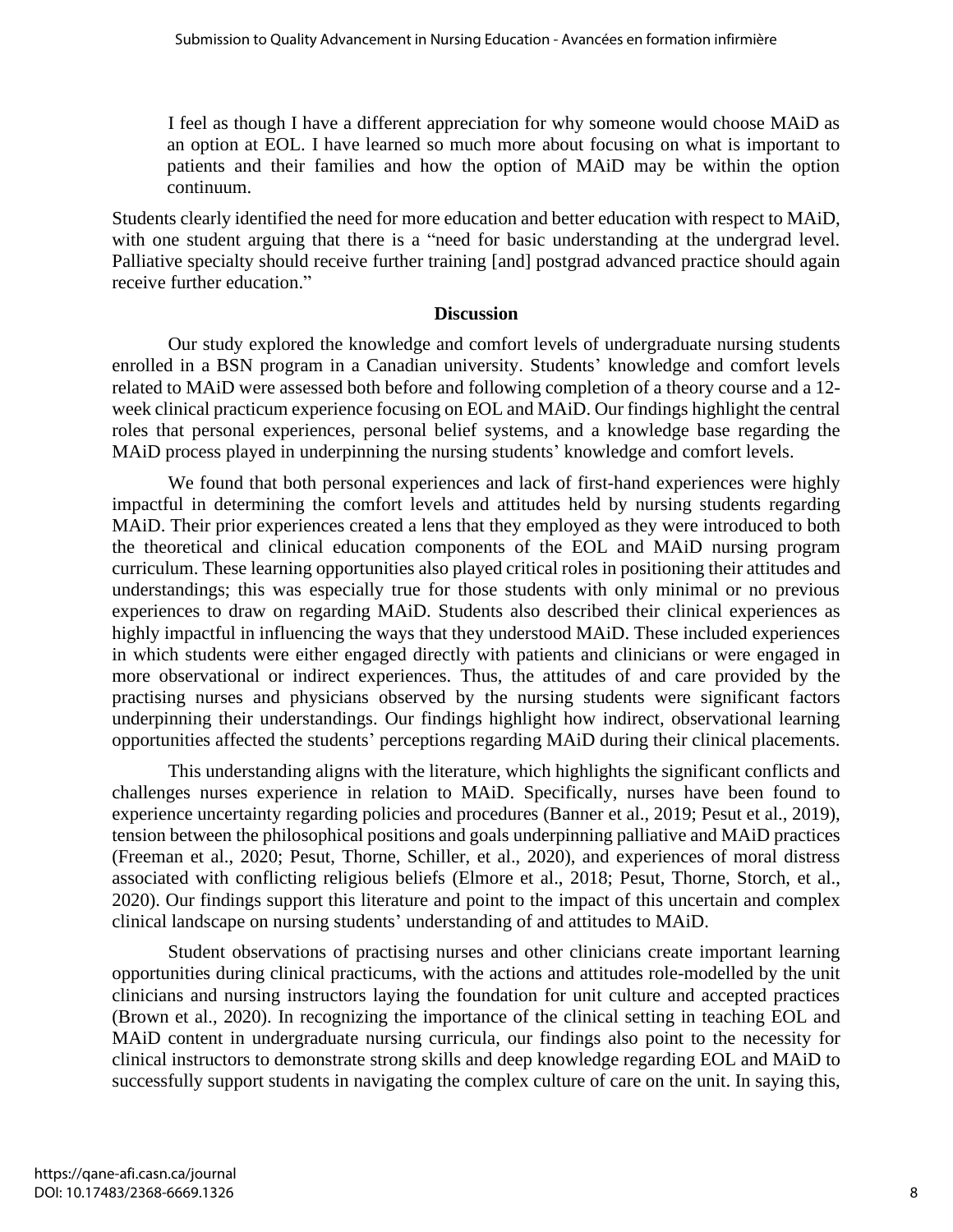we recognize that the inclusion of MAiD as an EOL option remains relatively recent, and it will take some time for health care providers to gain the necessary skills and knowledge.

Students were impacted by their personal beliefs in addition to their previous experiences. Religious beliefs were particularly strong factors influencing students' overall attitudes regarding MAiD; students cited religious beliefs describing what they perceived as nursing's conflicting roles in both saving lives and assisting deaths. Students drew on understandings of palliative care, viewing palliation as a role they could assume as aligning with their personal beliefs while maintaining opposition to participating in MAiD in the post-semester survey. The literature also highlights the intense moral, ethical, and emotional work of nurses related to MAiD (Elmore et al., 2018). Practising nurses have been found to struggle with reconciling roles in EOL care with those in palliative care and MAiD (Freeman et al., 2020; Pesut, Thorne, Schiller, et al., 2020). There is broad agreement in the literature that caring for patients at EOL is challenging and requires nurses to have deep skill sets that include technical expertise, knowledge, reasoning, perception, and sensitivity (de Lima et al., 2017).

It follows that nursing student education must acknowledge and address these challenges in providing opportunities for broad discussions of EOL that include both palliative care and MAiD. As de Lima and colleagues (2017) outlined in their study exploring death education for nursing students, it is critical for students to have opportunities to learn not only the processes involved in EOL care but also how to debrief and talk about their feelings, the meaning of the death, and their personal belief systems. Our findings add to the literature highlighting the struggles practising nurses experience in navigating moral tensions (Elmore et al., 2018; Pesut, Thorne, Storch, et al., 2020). These studies call for a better understanding of the impact of nurses' moral experiences in identifying the need to provide support for ethical decision-making and conscientious objection (Elmore et al., 2018; Freeman et al., 2020). As might be expected, this relatively recent and significant change in EOL practices has seen strong calls in the literature for both more support and more education regarding the practices and policies related to the provision of MAiD.

The findings from our study add to what is currently known regarding the challenges and conflicts nurses experience in practice related to MAiD and EOL care by including the experiences of nursing students as they prepare for practice. The scholarship related to the experiences of nursing students is currently very small; our study supports the findings from previous studies.

These studies call attention to nursing students' experiences of role confusion with respect to EOL and MAiD (Brown et al., 2020; McMechan et al., 2019). Students fear saying the wrong thing, are unsure how to understand and honour patient autonomy, and struggle to reconcile personal and professional tensions. As McMechan and colleagues (2019) observed, these are the same conflicts that students will experience in practice, thus pointing to the need to clarify student's understandings of their role prior to clinical.

This small body of scholarship, including the findings from our study, highlights important considerations for undergraduate nursing curricula related to EOL and MAiD. Students in our study received targeted MAiD education during one semester of their third or fourth years of instruction. Following completion of both a theory course and a clinical practicum, students described a significant increase in their knowledge levels. Again, comfort levels were often associated with previous experiences and personal beliefs; therefore, some students maintain a discomfort with MAiD at the semester's end. The benefits of MAiD education as a dedicated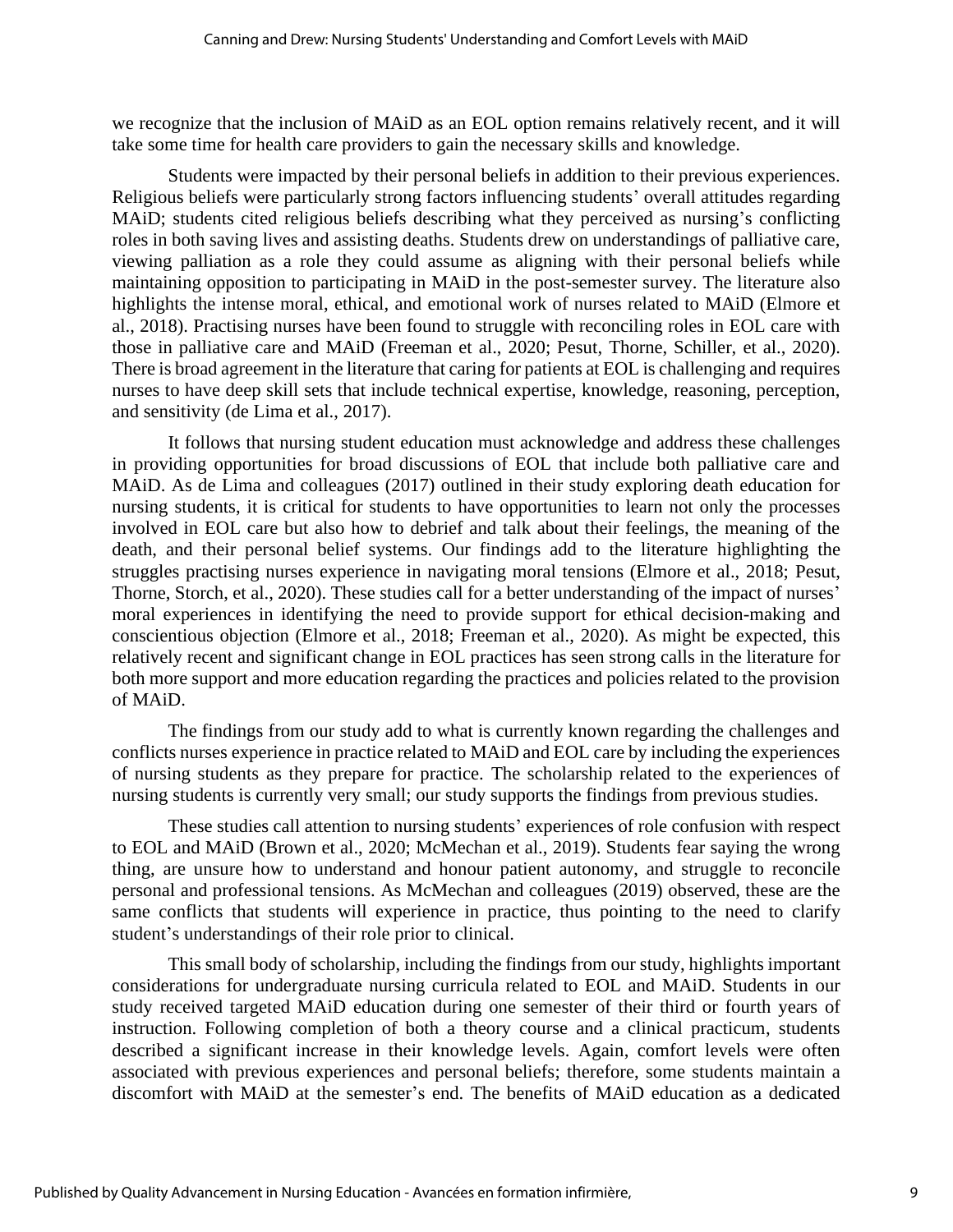course and clinical versus being integrated throughout the program curriculum remains to be explored. Recently, Lippe and colleagues (2017) conducted a study examining the impact of EOL education that was integrated throughout a BSN program. Their findings demonstrated positive changes in student knowledge and attitudes associated with receiving EOL education integrated throughout the BSN curriculum. Adding to the question regarding dedicated versus integrated education models (Lippe et al., 2017), our findings identified that the most impactful learning opportunities had taken place during student clinical experiences.

Our findings support the literature identifying the need for more education regarding EOL care in nursing programs (de Lima et al., 2017; Lippe et al., 2017), including education related to MAiD (Brown et al., 2020; McMechan et al., 2019). Students in our study highlighted specific readings, class discussions, and discussions with an expert panel as important pedagogy strategies to support their experiential learning in clinical settings. Similarly, previous studies point to the need for targeted discussions regarding EOL with goals of better understanding of both the nursing student's and practising nurses' roles with respect to MAiD (McMechan et al., 2019). Additionally, students in previous studies also advocated for the need for faculty and clinical instructors to have strong experience and expertise to support their teaching (Brown et al., 2020; Lippe et al., 2017; McMechan et al., 2019). These findings were echoed in the findings in our study.

Currently, there is limited scholarship and understanding of the nursing student experience regarding EOL care and MAiD (Lippe et al., 2017; McMechan et al., 2019). Our study addresses this important gap in the EOL literature by adding to and extending current knowledge regarding the experiences of nursing students. Addressing this gap is increasingly important for undergraduate nursing education as new graduates are more frequently caring for individuals and families choosing MAiD. Thus, just as provincial and territorial regulatory bodies continue to develop, revise, and refine MAiD standards of practice (Banner et al., 2019; Pesut et al., 2019), our study findings call on undergraduate nursing programs to evaluate and revise curricula to better prepare graduates to successfully navigate nursing's central role regarding MAiD.

# **Limitations**

We recognize that Canadian nursing programs are not homogenous and that our study reflects the findings within one undergraduate nursing program. There will be different contexts across Canadian nursing programs, just as there are differences among the provincial and territorial regulatory bodies preparing the guidelines and standards of practice related to MAiD. However, we believe there are enough similarities between EOL practices and nursing student experiences that our findings are transferrable to other Canadian nursing programs, irrespective of the differences within student cohorts and unique contexts of local health care settings. Conducting future studies examining the nursing student experience will help to refine our understanding of regional differences and provide important direction for curriculum development to better prepare nurses for practice. For example, additional research exploring the roles of religion, culture, age, and gender in influencing the student experience would provide important depth to current understandings.

## **Conclusions**

Our findings highlight the important role that MAiD educational experiences, both theoretical and experiential, play and the need for the nursing curriculum to be designed that recognizes the unique needs and challenges of nursing students in anticipation of their future nursing practice. Previous EOL experiences, religious beliefs, ethical understandings, and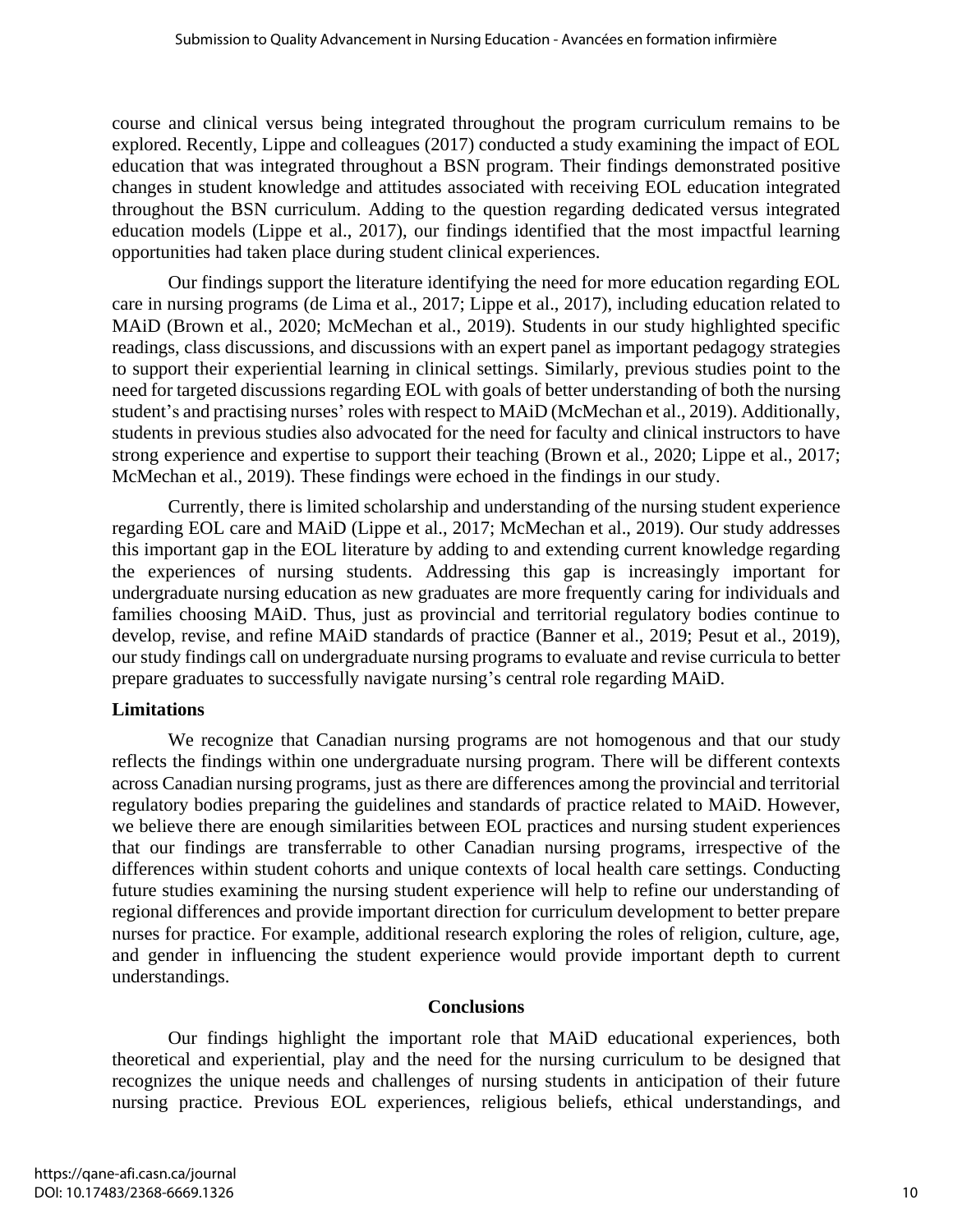education were all identified as critical factors determining student attitudes and comfort levels as they anticipated caring for patients who choose MAiD*.* Our findings support recommendations for increasing and improving current undergraduate EOL nursing education to prepare students to navigate the complexities and challenges of EOL and MAiD care.

# **Declaration of Conflicting Interests**

The authors declare no potential conflicts of interest with respect to the research, authorship, and/or publication of this article.

# **Funding**

This research received no specific grant from any funding agency in the public, commercial, or not-for-profit sectors.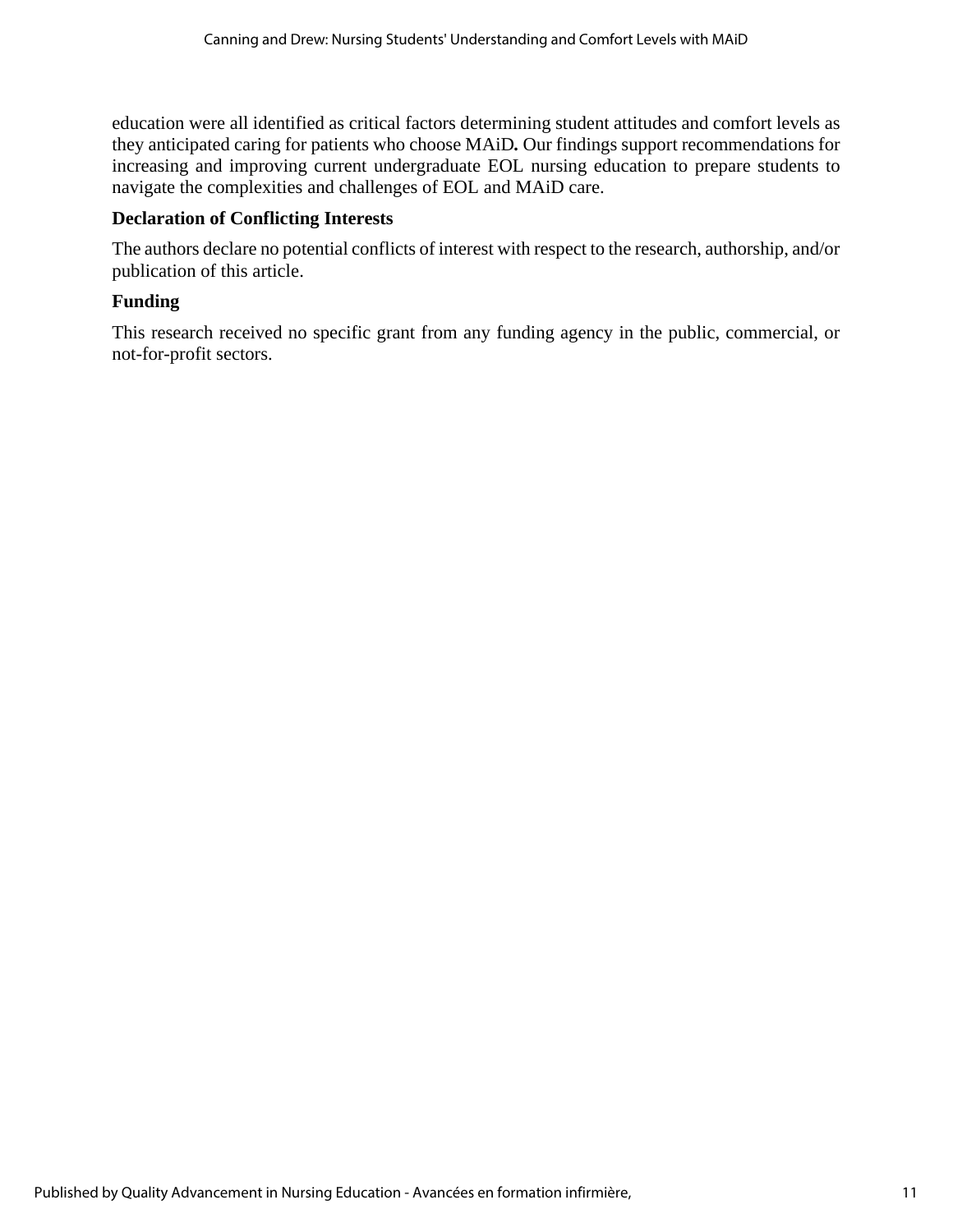## **References**

- Banner, D., Schiller, C. J., & Freeman, S. (2019). Medical assistance in dying: A political issue for nurses and nursing in Canada. *Nursing Philosophy, 20*(4), Article e12281. https://doi.org/10.1111/nup.12281
- Beuthin, R., Bruce, A., & Scaia, M. (2018). Medical assistance in dying (MAiD): Canadian nurses' experiences. *Nursing Forum (Hillsdale), 53*(4), 511–520. https://doi.org/10.1111/nuf.12280
- Brown, J., Goodridge, D., & Thorpe, L. (2020). Medical assistance in dying in health sciences curricula: A qualitative exploratory study. *Canadian Medical Education Journal, 11*(6), e79–e89. https://doi.org/10.36834/cmej.69325
- Carter v. Canada (Attorney General), 2015 SCC 5 (CanLII), [2015] 1 SCR 331.
- Chochinov, H. M., & Frazee, C. (2016). Finding balance: Canada's law on medical assistance in dying. *The Lancet, 388*, 543–545. [https://doi.org/10.1016/S0140-6736\(16\)31254-5](https://doi.org/10.1016/S0140-6736(16)31254-5)
- de Lima, R., Bergold, L. B., de Souza, J. D. F., de Souza Barbosa, G., & de Assunção Ferreira, M. (2017). Death education: sensibility for caregiving. *Education and Teaching in Nursing, 71*(Suppl. 4), 1779–1784. https://doi.org/10.1590/0034-7167-2017-0018
- Department of Justice Canada. (2021, July 7). *Canada's new medical assistance in dying (MAiD) law.* https://www.justice.gc.ca/eng/cj-jp/ad-am/bk-di.html
- Ellingson, L. L. (2011). Analysis and representation across the continuum. In N. K. Denzin & Y. S. Lincoln (Eds.). *Handbook of qualitative research* (3rd ed., pp. 595–610). Sage Publications.
- Elmore, J., Wright, D. W., & Paradis, M. (2018). Nurses' moral experiences of assisted death: A meta-synthesis of qualitative research. *Nursing Ethics, 25*(8), 955–972. https://doi.org/10.1177/0969733016679468
- Francke, A. L., Albers, G., Bilsen, J., de Veer, A. J. E., & Onwuteaka-Philipsen, B. D. (2016). Provider perspectives: nursing staff and euthanasia in the Netherlands. A nation-wide survey on attitudes and involvement in decision making and the performance of euthanasia. *Patient Education and Counseling, 99*(5), 783–789. https://doi.org/10.1016/j.pec.2015.11.008
- Freeman, L. A., Pfaff, K. A., Kopchek, L., & Liebman, J. (2020). Investigating palliative care nurse attitudes towards medical assistance in dying: An exploratory cross-sectional study. *Journal of Advanced Nursing*, *76*(2), 535–545. https://doi.org/10.1111/jan.14252
- Fujioka, J. K., Mirza, R. M., McDonald, P. L., & Klinger, C. A. (2018). Implementation of medical assistance in dying: a scoping review of health care providers' perspectives. *Journal of Pain and Symptom Management, 55*(6) 1564–1576.E9. https://doi.org/10.1016/j.jpainsymman.2018.02.011
- Inghelbrecht, E., Bilsen, J., Mortier, F., & Deliens, L. (2009). Attitudes of nurses towards euthanasia and towards their role in euthanasia: a nationwide study in Flanders, Belgium*. International Journal of Nursing Studies, 46*(9), 1209–1218. https://doi.org/10.1016/j.ijnurstu.2009.02.009